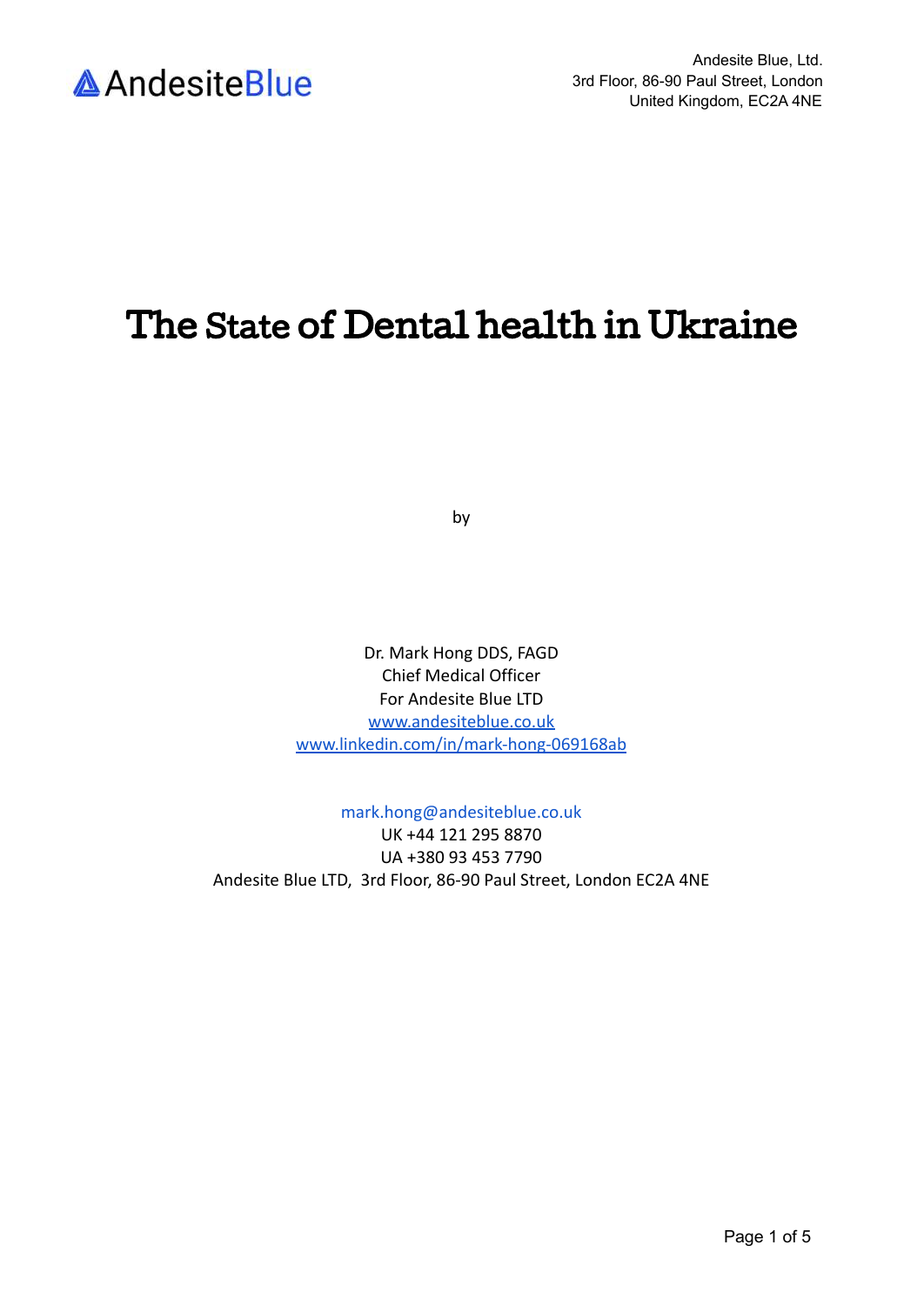



Well, this topic is a little difficult to discuss, as the country's level of dental care differs vastly from the capital city of Kyiv versus anywhere outside of Kyiv. For the most part, the capital city of Kyiv is modern, very European in certain parts, and dare I say, reminiscent of New York city in the 80's and the 90's for all its grit and character.

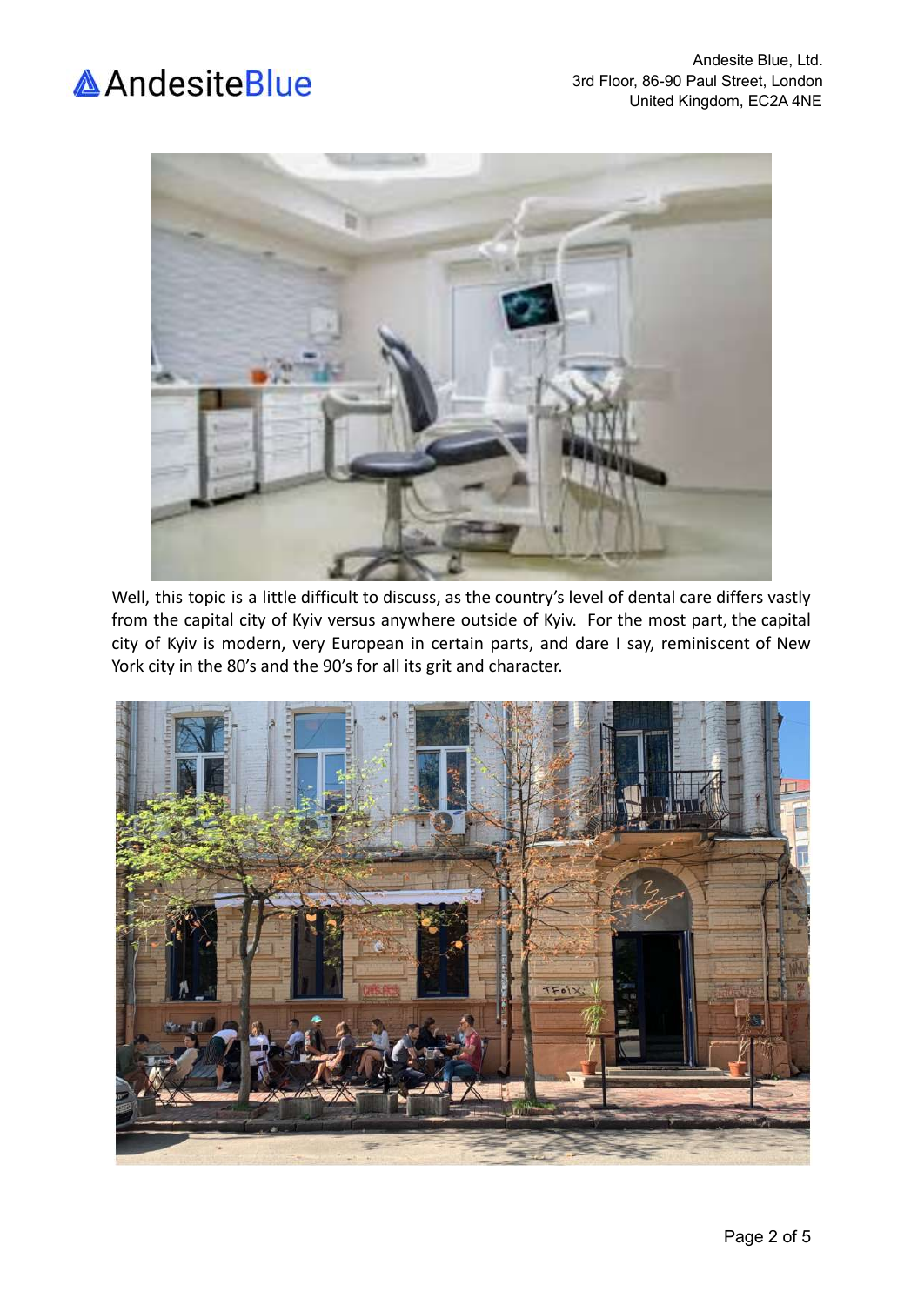

Ukraine gained its independence from the USSR in 1991, like many of its sister countries who also gained independence at the same time from the grips of communism, and since then, the country has seen its ups and downs.



But we are not here to discuss history or politics, but we are here to discuss the need for improvements.

Few statistics. The average dentist salary in Ukraine overall is about 27,500 UAH a month, and at today's exchange rate, it is about \$1009 a month or \$12,120 a year, or just about 10,000 GBP. Compare that to an average salary of a US dentist at \$143,000 a year, we are looking at a paltry sum.

Take that with the average salary in Ukraine of about 23,000 UAH according to some sources in Kyiv, and about 10,000 UAH outside of Kyiv, being a dentist is not a lucrative proposition for most. Along with the cost of dental school being the highest among all professional schools, it makes sense why a smart Ukrainian would not attempt to become a dentist here. As a comparison, the highest salaried profession, engineers, make an average of \$113,000 a year, according to www.emolument.com.

So, let's get back to the state of dentistry here in Ukraine. The salary of the dental professional is not the problem here, but a result of the problem. The problem is that they lack care. The cost is relatively high for dental care, as there is nothing they can do about the cost of the material, and because of that, the general population tends to neglect to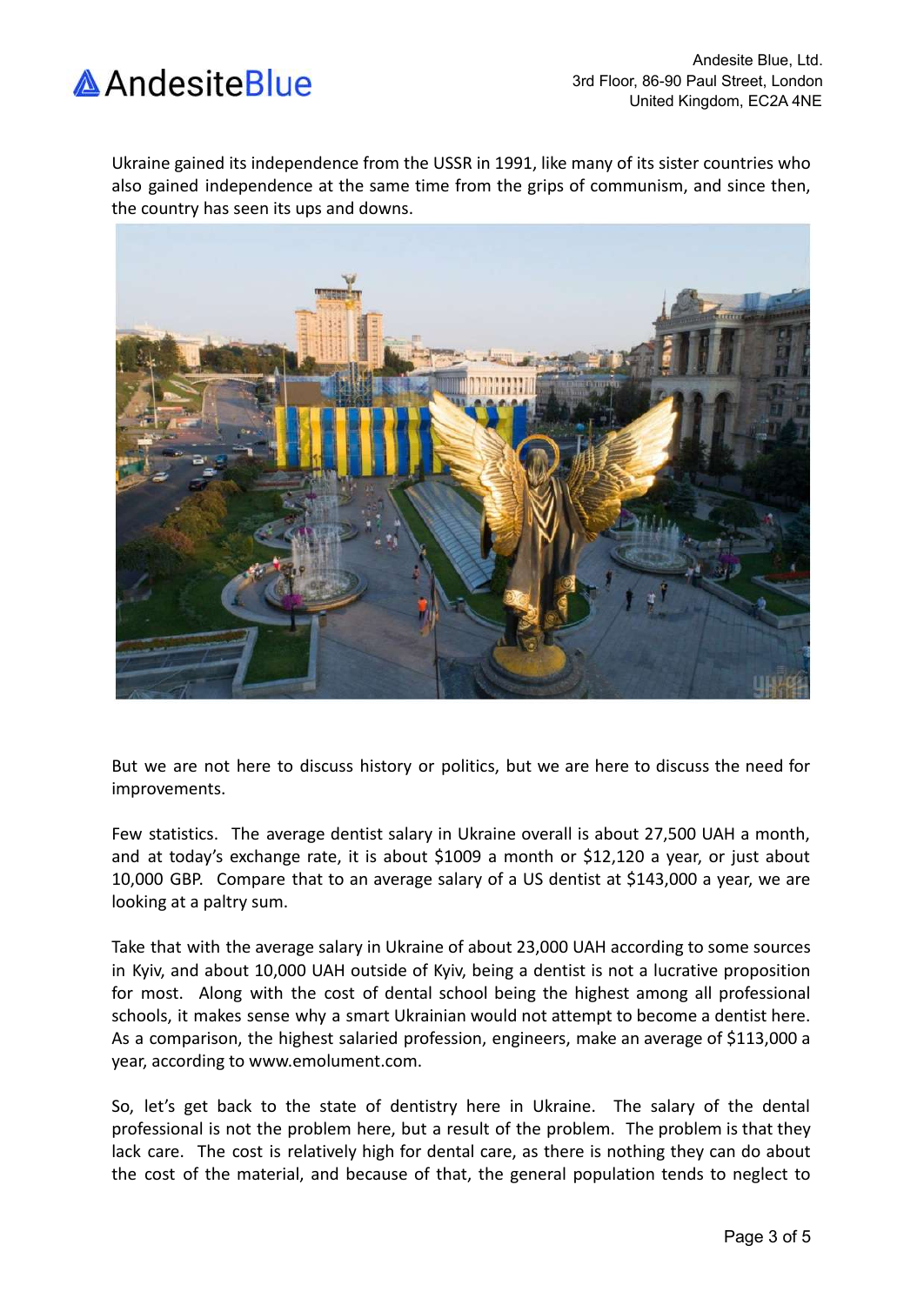

receive dental care. Unlike many parts of the body, a tooth does not heal itself. A broken bone will mend over time, but tooth decay does not heal over time but gets worse. What could have been fixed by a small filling gets too big to treat, and more costly procedures are needed, such as crowns, or even implants. The prevention in dentistry indeed is a penny to a pound of treatment.



So, what really is the problem in Ukraine? The lack of access to care. There are approximately 19,000 dentists registered in all of Ukraine. The number of dentists is not regulated in the country and can fluctuate greatly. That number to a population of 44 million in Ukraine, the ratio is under 4 dentists per 10,000. Compared that to US which has a ratio of 61 dentists per 10,000, and highest in Greece of 127 per 10,000, according to [www.who.int](http://www.who.int)

This problem is further exacerbated in the rural region, where dental care is administered in outdated inadequate clinics that cannot provide but the simplest of treatments of sterilized instruments.

So, yes, the dental care in Ukraine is not up to western standards. Yes, there are clinics touting themselves as having European standards, but they are geared towards foreigners coming to receive seemingly discounted treatment, not to the public. There will always be posh practices for the uber rich or westerners coming to receive discounted, to them anyways, treatment.